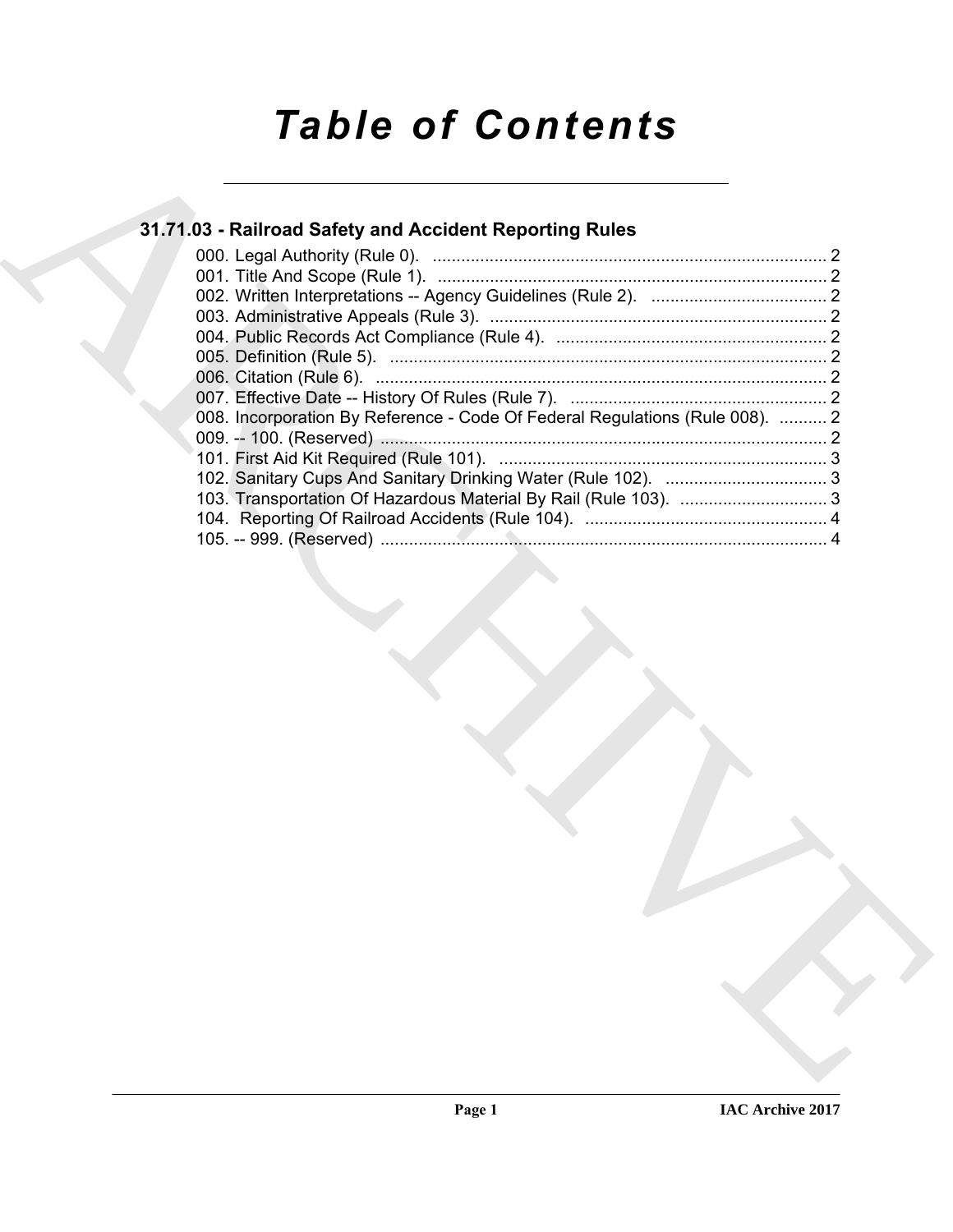#### **IDAPA 31 TITLE 71 CHAPTER 03**

#### **31.71.03 - RAILROAD SAFETY AND ACCIDENT REPORTING RULES**

#### <span id="page-1-1"></span><span id="page-1-0"></span>**000. LEGAL AUTHORITY (RULE 0).**

These rules are adopted under the general authority of the Idaho Public Utilities Law, Chapters 1-7, Title 61, Idaho Code, and the specific authority of Sections 61-515 and 61-515A, Idaho Code. (3-30-01)

#### <span id="page-1-2"></span>**001. TITLE AND SCOPE (RULE 1).**

**01.** Title. The title of these rules is "Railroad Safety and Accident Reporting Rules." (4-2-08)

**02.** Scope. The scope of these rules set safety, sanitation, and accident reporting standards that railroads et while operating in Idaho. (4-2-08) must meet while operating in Idaho.

#### <span id="page-1-3"></span>**002. WRITTEN INTERPRETATIONS -- AGENCY GUIDELINES (RULE 2).**

The Public Utilities Commission does not have written interpretations or agency guidelines for these rules. (7-1-93)

#### <span id="page-1-4"></span>**003. ADMINISTRATIVE APPEALS (RULE 3).** There are no administrative appeals under these rules. (7-1-93)

#### <span id="page-1-5"></span>**004. PUBLIC RECORDS ACT COMPLIANCE (RULE 4).**

Most documents regarding these rules are public records. Accident investigative reports by the Commission or the Commission Staff may be investigatory records exempt from disclosure under Section 74-105(1), Idaho Code. Accident reports required by these rules and the results of further investigations by the Commission are prohibited from admission into evidence in any action for damages based on or arising out of the loss of life or injury to the person or property pursuant to Section 61-517, Idaho Code. (4-2-08) person or property pursuant to Section  $61-517$ , Idaho Code.

#### <span id="page-1-11"></span><span id="page-1-6"></span>**005. DEFINITION (RULE 5).**

The terms "railroad" has the meaning given to it by statute in Chapter 1, Title 61, Idaho Code, orders of the Idaho Public Utilities Commission, and decisions of the Supreme Curt of Idaho construing these statutes. (7-1-93)

#### <span id="page-1-7"></span>**006. CITATION (RULE 6).**

The official citation of these rules is IDAPA 31.71.03.000 et seq. For example, this rule is cited as IDAPA 31.71.03.006. In documents submitted to the Commission or issued by the Commission, these rules may be cited by their short title of Railroad Safety and Accident Reporting Rules (RSR) and the parenthetical rule number. For<br>example, this rule may be cited as RSR 6. (4-2-08) example, this rule may be cited as RSR 6.

#### <span id="page-1-8"></span>**007. EFFECTIVE DATE -- HISTORY OF RULES (RULE 7).**

The Commission adopted predecessors to these rules dating back at least to 1977. Prior to 1993, they were codified at IDAPA 31.H and IDAPA 31.L. They were readopted and reformatted by rulemaking decision in Docket Number 31- 7103-9301, effective July 1, 1993. The history of rulemaking proceedings preceding the initiation of the publishing of the Idaho Administrative Bulletin and the Idaho Administrative Code is available from the Commission Secretary.

 $(4-2-08)$ 

#### <span id="page-1-9"></span>**008. INCORPORATION BY REFERENCE - CODE OF FEDERAL REGULATIONS (RULE 008).**

**SHATER OS**<br> **CHAPTER OS**<br> **CHAPTER OS**<br> **CHAPTER OS**<br> **CHAPTER OS**<br> **CHAPTER OS SECONDO SEPTY AND ACCIDENT REPORTING RULES**<br>
CONSIDER TOWARD CONTINUES TO THE AND SCOPE (RET.R. F.)<br> **CHAPTER OS SECONDO SECONDO SECONDO SEC** The Code of Federal Regulations (CFR) is referred to in Rules 103 and 104. The annual volumes of the CFR may be obtained on the web from the U.S. Government Bookstore, http://bookstore.gpo.gov/ and click on "Code of Federal Regulations," or by calling toll-free 866-512-1800. The full text of the CFR is also available in electronic format at http://www.gpoaccess.gov/cfr/index.html. The incorporated CFR Parts are also available for inspection and copying at the office of the Idaho Public Utilities Commission and the Idaho State Law Library. Whenever a federal regulation is adopted by reference in these rules, subsequent annual recompilations are also adopted by reference, but subsequent amendments to the CFR are not adopted by reference. (4-7-11) subsequent amendments to the CFR are not adopted by reference.

#### <span id="page-1-10"></span>**009. -- 100. (RESERVED)**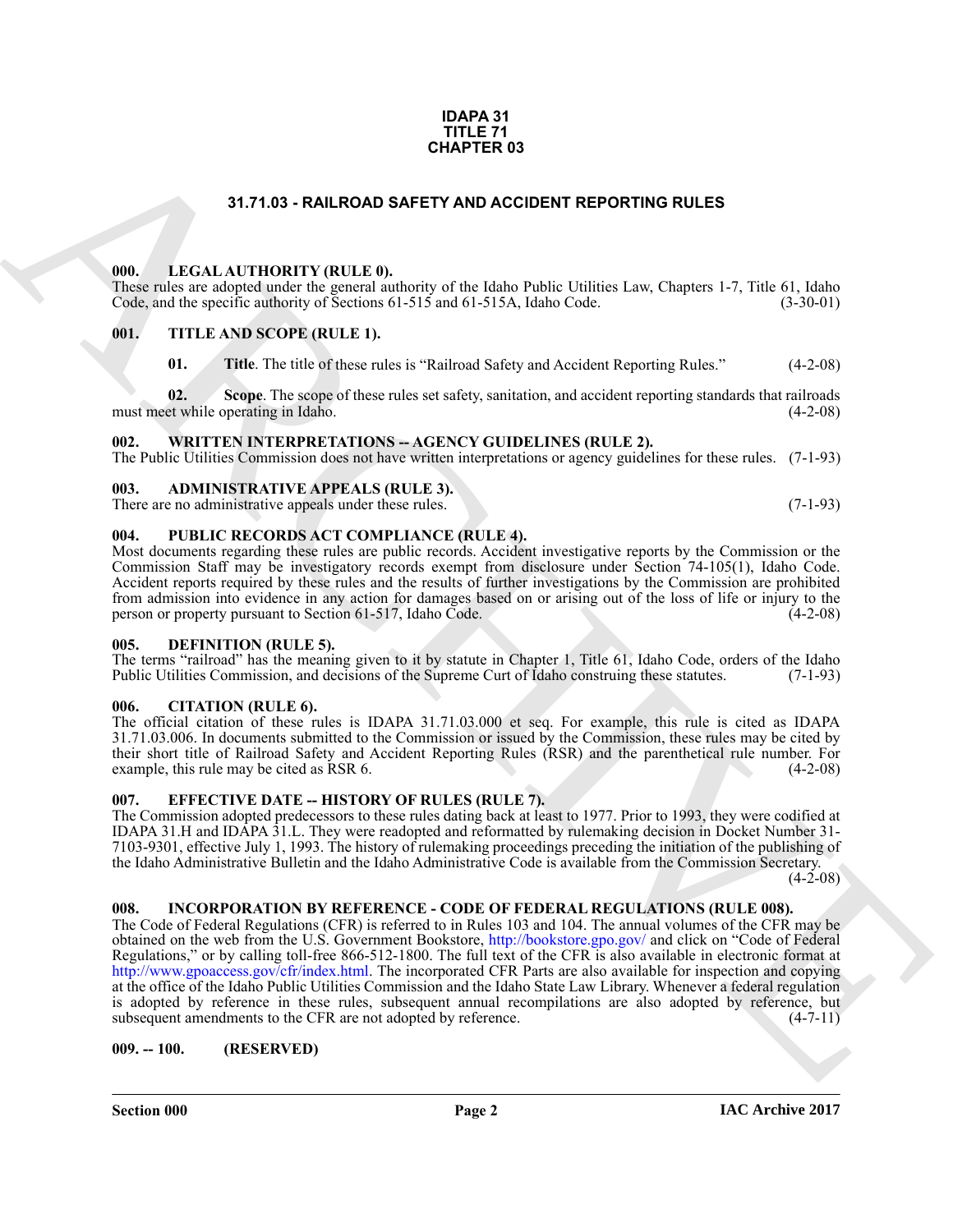#### <span id="page-2-6"></span><span id="page-2-4"></span><span id="page-2-3"></span>**SAFETY, SANITATION CONDITIONS, AND ACCIDENT REPORTING FOR RAILROADS RULES 101 THROUGH 200**

#### <span id="page-2-0"></span>**101. FIRST AID KIT REQUIRED (RULE 101).**

|      | <b>Public Utilities Commission</b>                                                                                                                                                                                                                                                                                                                                                                                                                                                                                                                                                                              | <b>Railroad Safety &amp; Accident Reporting Rules</b>                                                                    |             |
|------|-----------------------------------------------------------------------------------------------------------------------------------------------------------------------------------------------------------------------------------------------------------------------------------------------------------------------------------------------------------------------------------------------------------------------------------------------------------------------------------------------------------------------------------------------------------------------------------------------------------------|--------------------------------------------------------------------------------------------------------------------------|-------------|
|      | SAFETY, SANITATION CONDITIONS, AND ACCIDENT REPORTING FOR RAILROADS                                                                                                                                                                                                                                                                                                                                                                                                                                                                                                                                             | <b>RULES 101 THROUGH 200</b>                                                                                             |             |
| 101. | FIRST AID KIT REQUIRED (RULE 101).                                                                                                                                                                                                                                                                                                                                                                                                                                                                                                                                                                              |                                                                                                                          |             |
|      | 01.<br>consist of the following or its equivalent:                                                                                                                                                                                                                                                                                                                                                                                                                                                                                                                                                              | First Aid Kit. A First Aid Kit required under Section 61-515A, Idaho Code, will as a minimum                             | $(7-1-93)$  |
|      | One (1) package aromatic spirits of ammonia ampoules.<br>a.                                                                                                                                                                                                                                                                                                                                                                                                                                                                                                                                                     |                                                                                                                          | $(7-1-93)$  |
|      | Two (2) triangle bandages.<br>b.                                                                                                                                                                                                                                                                                                                                                                                                                                                                                                                                                                                |                                                                                                                          | $(7-1-93)$  |
|      | c.                                                                                                                                                                                                                                                                                                                                                                                                                                                                                                                                                                                                              | Four (4) three inch by three inch $(3'' \times 3'')$ or four inch by four inch $(4'' \times 4'')$ compresses. $(7-1-93)$ |             |
|      | Ten $(10)$ yards of two $(2")$ inch roller bandage.<br>d.                                                                                                                                                                                                                                                                                                                                                                                                                                                                                                                                                       |                                                                                                                          | $(7-1-93)$  |
|      | e.                                                                                                                                                                                                                                                                                                                                                                                                                                                                                                                                                                                                              | One $(1)$ package (minimum sixteen three-fourths inch $(16-3/4)$ ) band-aids.                                            | $(7-1-93)$  |
| f.   | Five $(5)$ yards one-half inch $(1/2)$ adhesive tape.                                                                                                                                                                                                                                                                                                                                                                                                                                                                                                                                                           |                                                                                                                          | $(7-1-93)$  |
|      | One (1) package burn ointment or other burn compound.<br>g.                                                                                                                                                                                                                                                                                                                                                                                                                                                                                                                                                     |                                                                                                                          | $(7-1-93)$  |
|      | First Aid Book.<br>h.                                                                                                                                                                                                                                                                                                                                                                                                                                                                                                                                                                                           |                                                                                                                          | $(7-1-93)$  |
|      | 02.<br>away from its proper place or use any emergency first aid kit provided in locomotives or cabooses as required by<br>Section 61-515A, Idaho Code, except for the purpose of administering first aid in the event of injury to any employee<br>or other person in an accident.                                                                                                                                                                                                                                                                                                                             | Removal of First Aid Kit. No person or employee of any railroad company shall remove, carry                              | $(7-1-93)$  |
| 102. | SANITARY CUPS AND SANITARY DRINKING WATER (RULE 102).                                                                                                                                                                                                                                                                                                                                                                                                                                                                                                                                                           |                                                                                                                          |             |
|      | 01.<br>be made available to all employees. Drinking water shall be obtained only from sources approved by the State<br>Department of Health or an approved water line.                                                                                                                                                                                                                                                                                                                                                                                                                                          | Water. An adequate supply of cool, clean, sanitary water, satisfactory for drinking purposes, shall                      | $(7-1-93)$  |
|      | 02.<br>sanitary containers conveniently placed for the use of employees, but not in toilet rooms. Each container shall be<br>equipped with an approved type of fountain, approved faucet, or other approved dispenser.                                                                                                                                                                                                                                                                                                                                                                                          | Water Containers. When necessary, this water shall be provided in suitable, clean, sterilized and                        | $(7-1-93)$  |
|      | 03.<br>cleansed and sterilized as often as necessary to assure a clean and sanitary water supply.                                                                                                                                                                                                                                                                                                                                                                                                                                                                                                               | Cleansed and Sterilized. All containers used to furnish drinking water shall be thoroughly                               | $(7-1-93)$  |
|      | 04.<br>single service containers or drinking fountains with sanitary angle head, shall be used in lieu thereof.                                                                                                                                                                                                                                                                                                                                                                                                                                                                                                 | Common Drinking Cup Prohibited. The common drinking cup for public use is prohibited; either                             | $(7-1-93)$  |
| 103. | <b>TRANSPORTATION OF HAZARDOUS MATERIAL BY RAIL (RULE 103).</b>                                                                                                                                                                                                                                                                                                                                                                                                                                                                                                                                                 |                                                                                                                          |             |
| 173. | 01.<br>been determined by the United States Secretary of Transportation to be capable of posing an unreasonable risk to<br>health, safety, and property when transported in commerce, and which has been so designated by the Secretary of<br>Transportation. The term includes hazardous substances, hazardous wastes, marine pollutants, elevated temperature<br>materials as defined in 49 C.F.R. Section 171.8, materials designated as hazardous under the provisions of 49 C.F.R.<br>Section 172.101, and materials that meet the defining criteria for hazardous classes and divisions in 49 C.F.R. Part | Hazardous Material Defined. "Hazardous material" means a substance or material which has                                 | $(3-30-01)$ |
|      | 02.<br>Parts 107, 171, 172, 173, 174, 178, 179, and 180 (October 1, 2014). All customers offering hazardous materials for                                                                                                                                                                                                                                                                                                                                                                                                                                                                                       | Adoption of Federal Safety Regulations. The Commission hereby adopts by reference 49 C.F.R.                              |             |
|      |                                                                                                                                                                                                                                                                                                                                                                                                                                                                                                                                                                                                                 |                                                                                                                          |             |

#### <span id="page-2-11"></span><span id="page-2-10"></span><span id="page-2-7"></span><span id="page-2-5"></span><span id="page-2-1"></span>**102. SANITARY CUPS AND SANITARY DRINKING WATER (RULE 102).**

#### <span id="page-2-14"></span><span id="page-2-13"></span><span id="page-2-12"></span><span id="page-2-9"></span><span id="page-2-8"></span><span id="page-2-2"></span>**103. TRANSPORTATION OF HAZARDOUS MATERIAL BY RAIL (RULE 103).**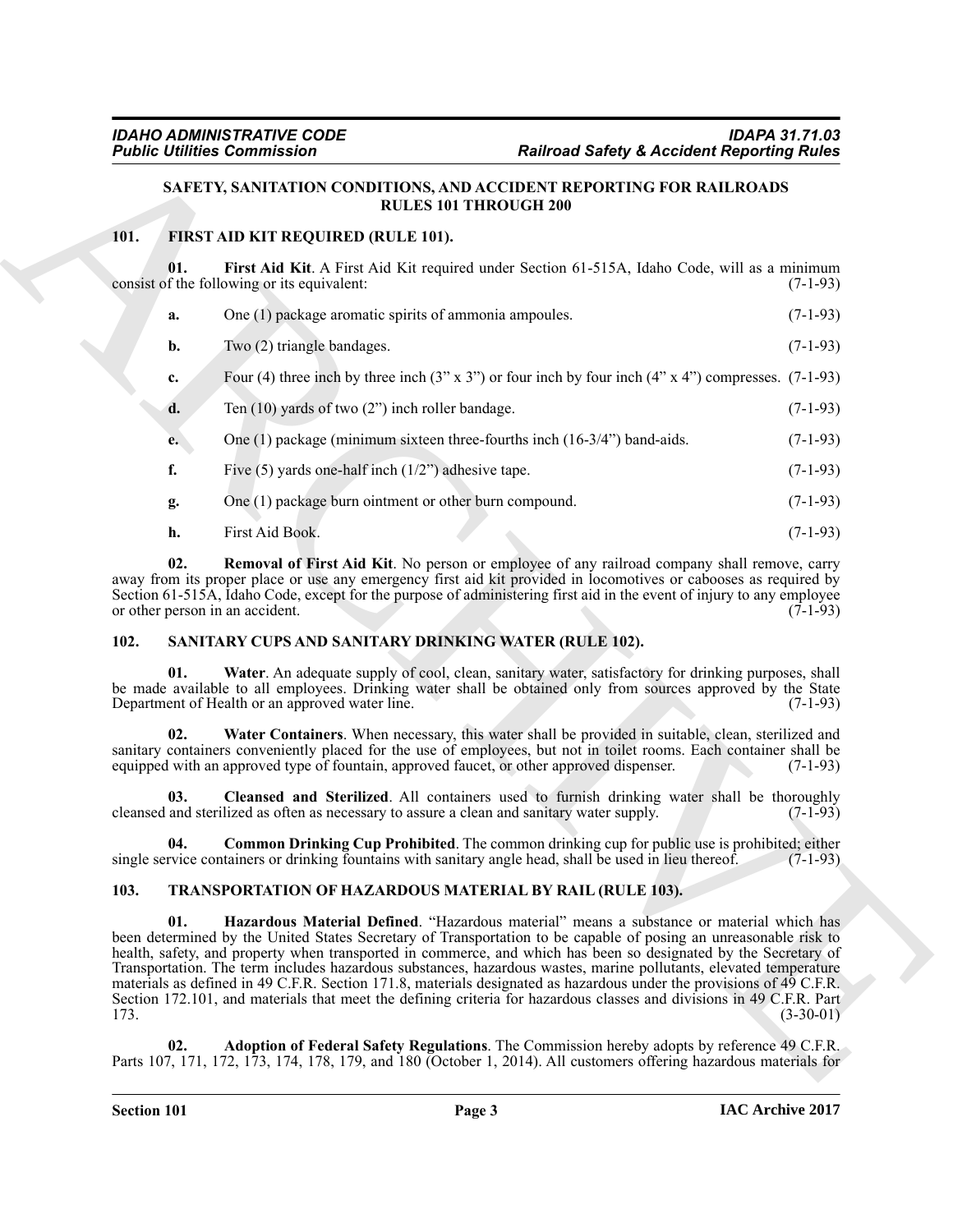shipment by rail and all railroads operating in Idaho that transport hazardous materials listed in, defined by, or regulated by the adopted federal safety regulations must comply with 49 C.F.R. Parts 107, 171, 172, 173, 174, 178, 179 and 180.  $179$  and  $180.$  (3-25-16)

<span id="page-3-3"></span>**03. Recognition of Federal Exemptions**. Whenever a railroad or shipper has applied to a federal agency and has been granted an exemption from the transportation or packaging requirements of the federal safety regulations adopted in Subsection 103.02, the federal exemption will also be recognized under these rules. The Commission shall not administer a program to duplicate consideration or approval of federal exemptions on a state<br>(3-30-01) level. (3-30-01)

#### <span id="page-3-2"></span><span id="page-3-0"></span>**104. REPORTING OF RAILROAD ACCIDENTS (RULE 104).**

Foldiers the commission<br>  $\frac{R}{2}$ <br>  $\frac{R}{2}$ <br>  $\frac{R}{2}$ <br>  $\frac{R}{2}$ <br>  $\frac{R}{2}$ <br>  $\frac{R}{2}$ <br>  $\frac{R}{2}$ <br>  $\frac{R}{2}$ <br>  $\frac{R}{2}$ <br>  $\frac{R}{2}$ <br>  $\frac{R}{2}$ <br>  $\frac{R}{2}$ <br>  $\frac{R}{2}$ <br>  $\frac{R}{2}$ <br>  $\frac{R}{2}$ <br>  $\frac{R}{2}$ <br>  $\frac{R}{2}$ <br>  $\frac{R}{2}$ The Commission incorporates by reference 49 C.F.R. Part 225 (October 1, 2014). Pursuant to 49 C.F.R. 225.1, all railroads that are required to file a copy of any accident/incident report with the Federal Railroad Administration shall also file a copy of such report with the Commission Secretary for accidents or incidents occurring in Idaho. Copies of accident or incident reports shall be mailed to: Commission Secretary, Idaho Public Utilities Commission, PO Box 83720, Boise, Idaho 83720-0074 (208) 334-0338). Copies of such reports may also be provided by facsimile at (208) 334-3762 or by electronic mail, secretary@puc.idaho.gov.  $(3-25-16)$ 334-3762 or by electronic mail, secretary@puc.idaho.gov.

<span id="page-3-1"></span>**105. -- 999. (RESERVED)**